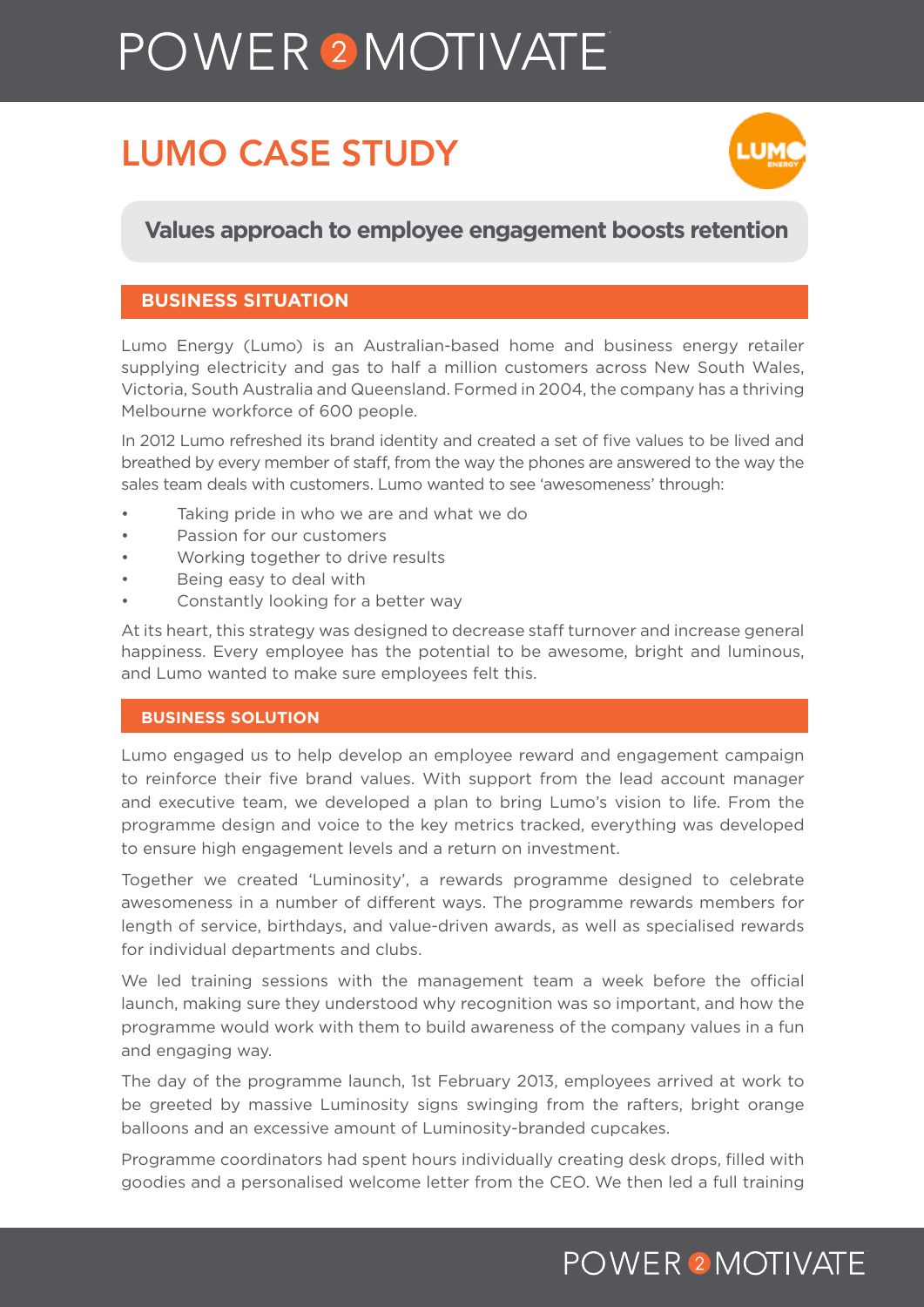#### **BUSINESS SOLUTION CONT.**

session alongside their in-house motivation coaches, including games and exercises, to make sure they knew how to use the programme, the five values they needed to demonstrate in their day-to-day business and to build excitement.

We developed user guides for staff to refer back to at any time, and that can be given to new starters. Staff can access a programme FAQ sheet, with tips on earning points and criteria for submitting an award through the system.

With every point a member earns, it gets them closer to a reward in the online gallery, and they can track their progress towards a particular reward with our popular dream tracker feature. And with over 37,000 rewards, staff can choose their own incentive – from coffee machines and the latest in electronic goods to outdoor furniture, camping gear and cruises.

#### **RESULTS**

After the launch party, we got to work on tracking engagement with the programme, from the amount of nominations made to the login rates of staff members and the number and type of rewards redeemed.

#### **INCREASED ENGAGEMENT LEVELS**

Our current login rate benchmark for employee recognition programmes is 80%. In the first month after Luminosity launched, login rates reached 100%. Month on month, the average login rate is 92%, far exceeding the benchmark and clearly showing that staff are motivated to participate.

From time to time, Lumo will run a game or competition to remind staff to use the programme and give them chances to win more points. Staff members are also encouraged to suggest new ways the programme can be used such as adding competitions to win amazing travel and entertainment experiences: one lucky employee won a trip to see Michael Bublé at the O2 arena in London.

#### **GREATER VISIBILITY**

We work closely with the programme administration team at Lumo to ensure the site is handled according to their requirements, and they get reports on the metrics they want to measure to show engagement and ROI. From seeing when employees logged in to redemption rates and dream tracker reports, staff download the information they need in literally three clicks.

#### **TAILORED SUPPORT**

Luminosity is incredibly flexible, and Lumo were able to choose what they wanted to handle in-house and what they wanted us to manage for them. The programme team took the lead on managing member updates but all other programme updates were handled by us, within four hours of the request being sent through.

### **POWER 2 MOTIVATE**